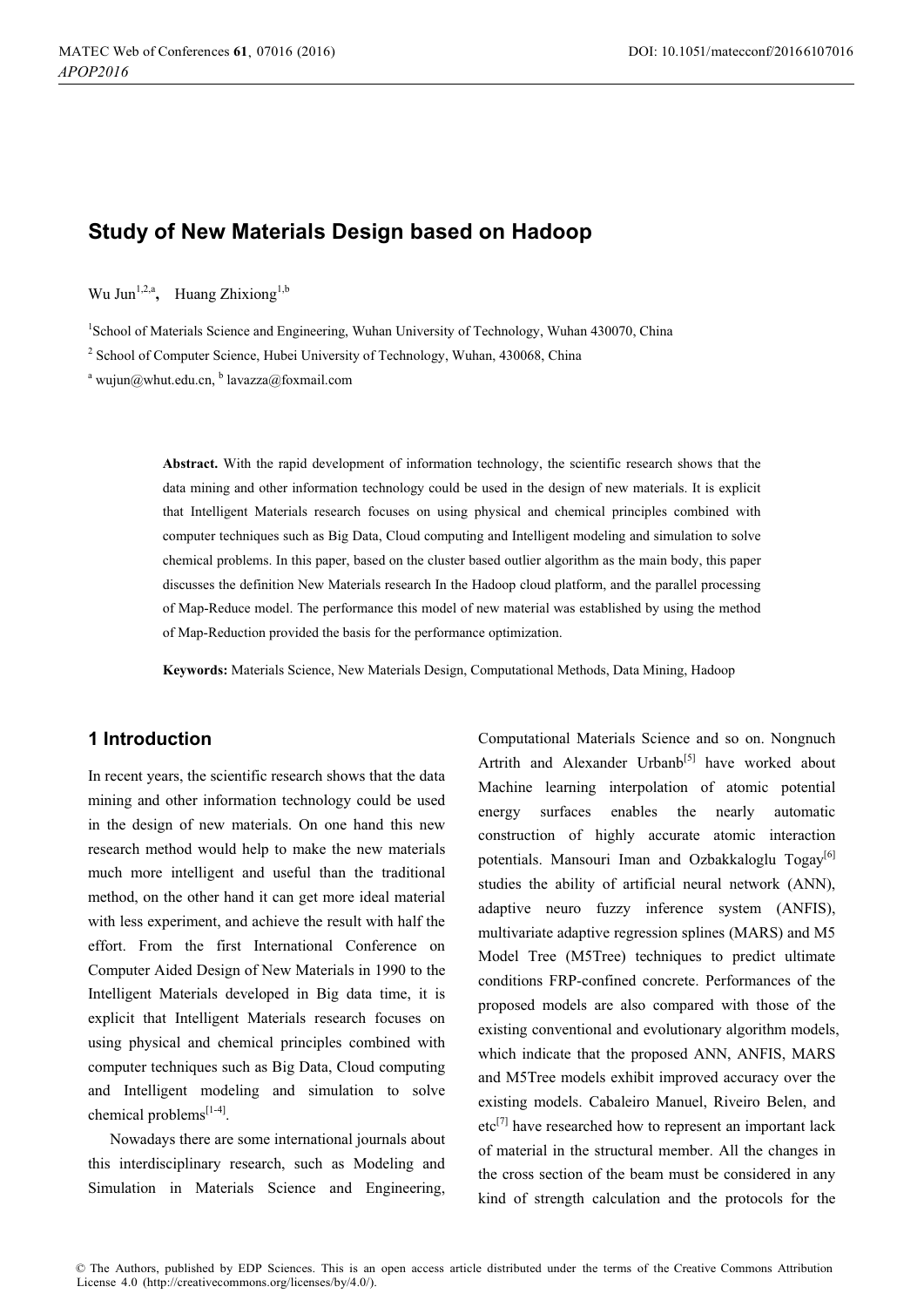structural health monitoring. The results obtained

demonstrate that the algorithm proposed is adequate for the automatic analysis of the geometrical properties in the section of timber beams with a lack of material or irregular section.

### **2 Computer Aided Material Design**

Computer Aided Material Design is divided into two parts: First - Principle Calculations and Data Mining.

In the 1980s with the new material exploration and research when First - Principle Calculations method played an important role, it is important to discover those new materials, such as High temperature superconducting material, Super hard material, Nano material, Artificial low dimensional quantum structure materials. The first principle calculation is also called as Calculated based on the design of quantum theory. And its basic method has the solid quantum theory and the quantum chemistry theory. Especially suitable for the calculation and design of materials for atomic scale, Nano scale engineering, materials for many devices, and materials for electronic devices. Main research task in the aspect of material surface and interface would be as following work: reveal occur in the physical connotation of material surface and interface phenomena; how to use first principles method to calculate, design of surface and interface of physical chemical and dynamical processes. At present, the most powerful theoretical method is molecular dynamics simulation and Monte Carlo simulation. The key of the technique lies in the accurate calculation of the interaction potential between atoms.

However Data Mining is so different as First-Principle Calculations which be viewed as inductive method. Data mining is mainly defined as ''a non-trivial process of identifying valid, novel, potentially useful, and ultimately understandable patterns in data'', or ''the analysis of observational datasets to find unsuspected relationships and to summarize the data in novel ways that are both understandable and useful to the data owner''. As such, data mining and knowledge discovery are typically considered knowledge intensive tasks. Thus, knowledge plays a crucial role in Intelligent Materials research areas<sup>[8-10]</sup>. Through the data mining method would sum up the law and the method to obtain the required materials. In this paper, based on the Hadoop cloud platform, The performance prediction model of new material was established by using the method of data reduction and support vector machine or artificial neural network, which provided the basis for the performance optimization.

## **3 Data Mining and Hadoop**

Calculation and design from the theory, although it can provide many useful clues, but the complexity of the actual material makes people tend to give priority to the induction method. Has been widely used in computational materials design, artificial neural network in data mining, pattern recognition, genetic algorithm, regression analysis and other algorithm, in recent years, the international has formed a group of computer software based on these methods. On the basis of experimental, using neural network method, the material mechanical properties and alloy composition are used as input of the network, material of other alloy composition and heat treatment temperature as the output of the network established mathematical model which can reflect the inherent law of the experimental data, in order to realize the optimization design of materials. The data mining method can also be used in the formulation design and control, forming, glazing, drying, sintering process and parameter control in ceramic industry, so as to achieve the goal of controlling and improving the quality of products.





Hadoop distributed file system (HDFS) is the bottom Hadoop file system, is designed by Google open source implementations of distributed file system GFS. HDFS Hadoop as one of the core components, and Hadoop HDFS data in blocks of storage in the cluster files. HDFS by superior fault tolerance, which can run on a large number of common storage hardware, to meet the data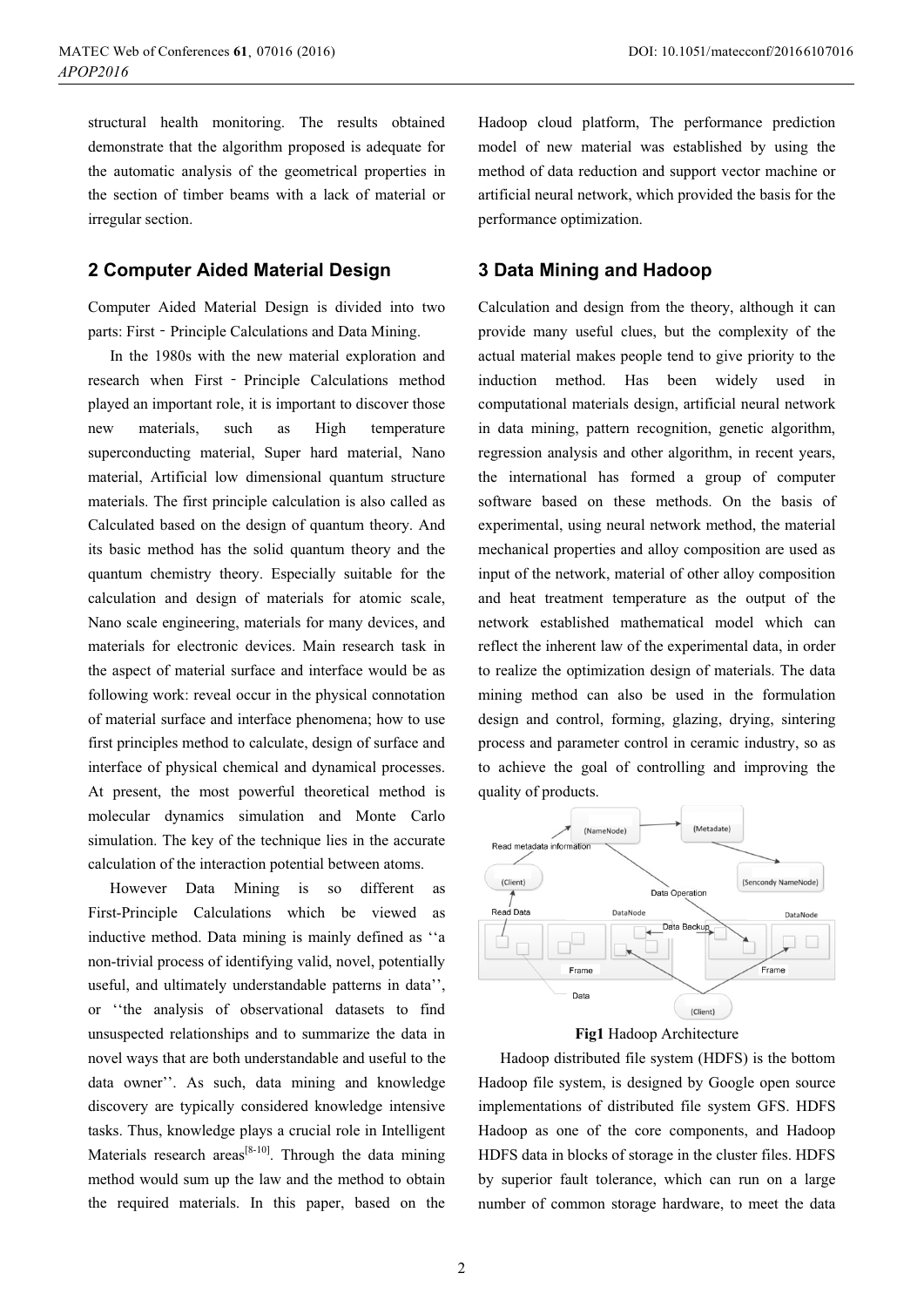storage requirements, and has very strong extensibility, HDFS architecture figure. HDFS is a file system that can provide massive data storage and high throughput data access to the application, at the same time, she and the common file system, can be very convenient to achieve the file operation. Thanks to design architecture of HDFS master-slave (Master/slave), a HDFS cluster contains a node name (name node) and a series of data nodes (data node), which acts as a master role name node mainly responsible for the HDFS file system management, and accept the request sent by the client. As data node is slave role, is the main function of the data file is stored in HDFS by a file cut into one or more data block, the data block is storage in one or more data node, and the generated logical file storage structure on the name node nodes. HDFS file system in order to achieve high fault tolerance of the system, will be a number of copies of each data block to be stored in a number of different data nodes.

#### **4 Map-Reduce Model and Experiment**

Map-Reduce Hadoop as an open source implementation of Map-Reduce Google, is a high reliability, high fault tolerance capability of parallel computing software framework. Map-Reduce based applications can be run in large clusters of parallel processing large data sets. Simplifies concurrent programming model provides application programming interface (API) to the user through the map reduce, make not familiar with parallel computing users can easily develop map reduce application, and can reduce the amount of repeated work, map reduce execution flow chart is as follows Fig 2.





Map-Reduce mainly consists of two core operations: mapping (Map) and protocol (Reduce). The mapping (Map) method is used to get a set of key value pairs (key/value) mapping into a new set of key value pairs (key/value). Protocol (Reduce) is used to ensure that all the keys to share the same key group. By running the Map-Reduce computing framework and Hadoop distributed file system (HDFS) on the same node, the cluster can use the network bandwidth to achieve efficient task scheduling. In the construction of the cipher text index structure should be considering the characteristics of HDFS file system, establishes the cipher text index compression and for small files for constructing reasonable with large files and the common keyword composition large inverted list for a reasonable segmentation, make full use of the characteristics of the Hadoop cluster computing, to achieve safe and efficient indexing, storage and query.

#### **Acknowledgments**

The research is supported by the National Science Foundation (NSF) under Grants (No.61502155, Hubei Natural Science Foundation under Grants (No. 2014CFB590˅, Natural Science Foundation of Hubei University of Technology under Grant (No. BSQD13039), Wuhan University of Technology Hubei Key Laboratory of Transportation Internet of Things Foundation under Grants (No.2015III015-A03).

#### **References**

- 1. Rong Yu,Qi Zhang,Qian Zhan. Softest elastic mode governs materials hardness. Chinese Science Bulletin. 2014(15)
- 2. A.L. Ivanovskii. Mechanical and electronic properties of diborides of transition  $3 d - 5 d$  metals from first principles: Toward search of novel ultra-incompressible and superhard materials. Progress in Materials Science . 2011 (1)
- 3. Minghai Yao,Miao Qi,Jinsong Li,Jun Kong. A novel classification method based on the ensemble learning and feature selection for aluminophosphate structural prediction. Microporous and Mesoporous Materials . 2014
- 4. Qunyi Wei,Xiaodong Peng,Xiangguo Liu,Weidong Xie. Materials informatics and study on its further development. Chinese Science Bulletin . 2006 (4)